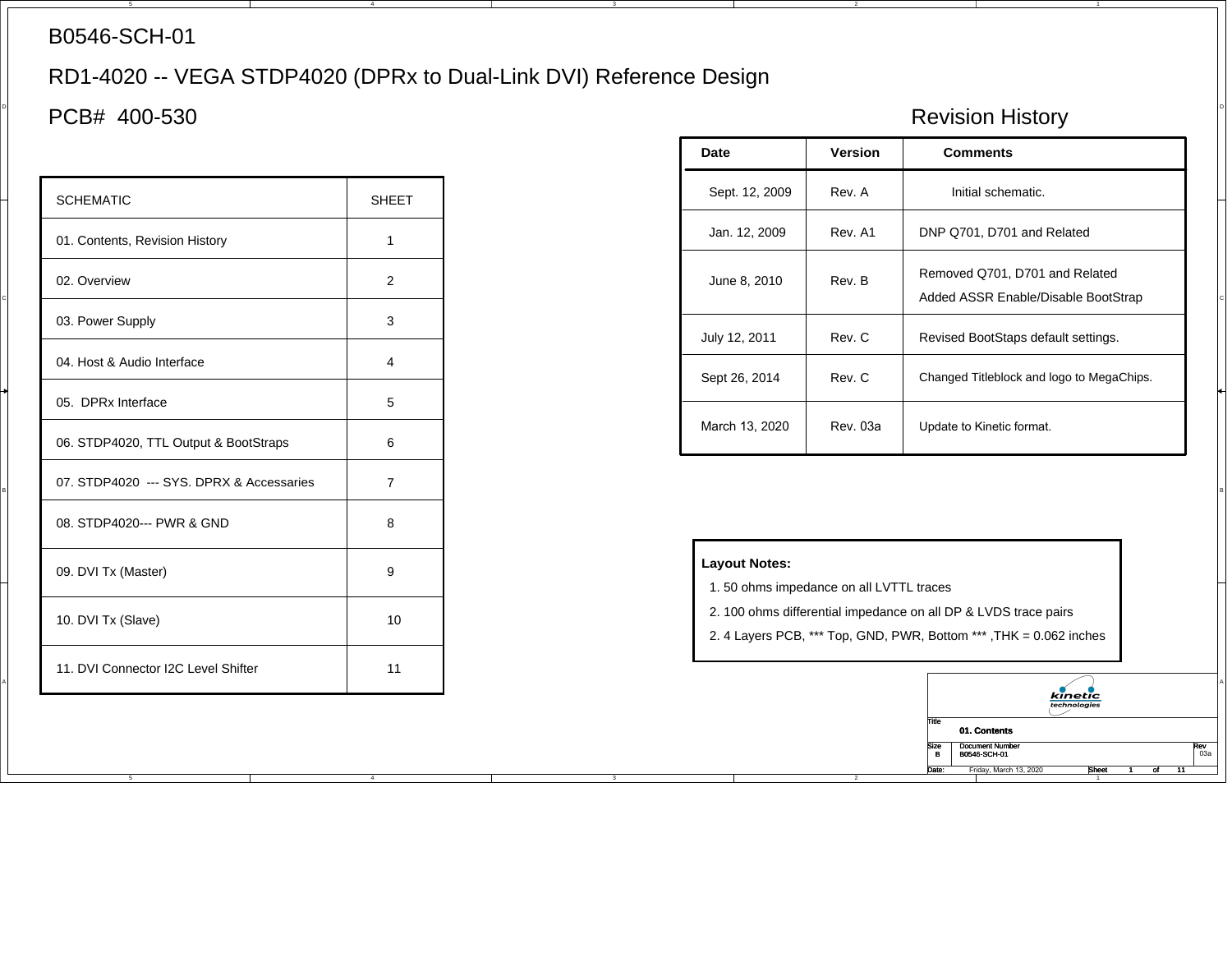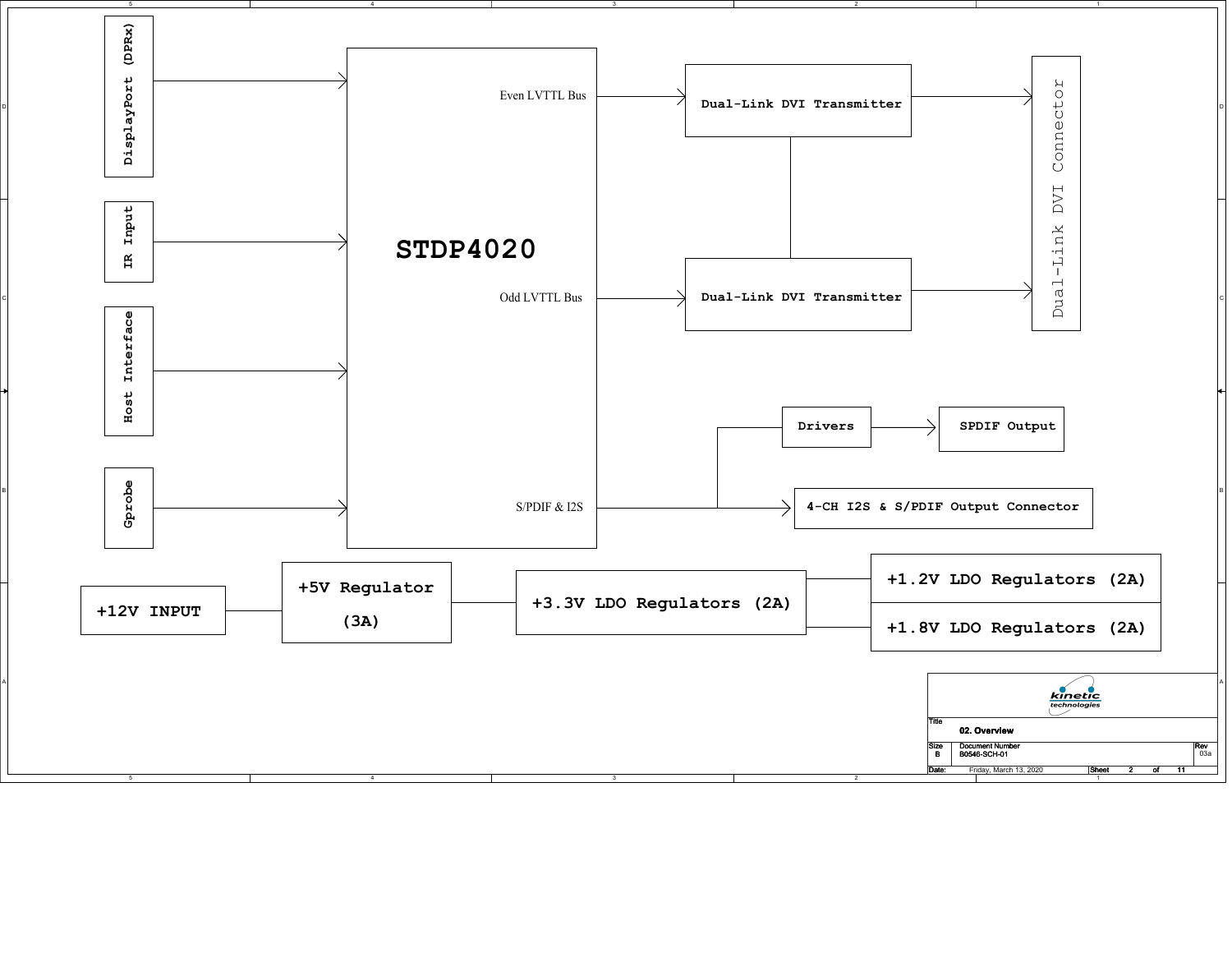

GND

10.0K 1% C313 0.01uF

4

0.01uF

B

A

 $kinetic$ Title **03. Power Supply, Fixed +5V, Adj. +3.3V & Adj. +1.2V**  $Rev$ <sub>03a</sub> Size<br>B e Document Number Rev<br>B0546-SCH-01 203 Date  $\overline{11}$  $3$  of : Friday, March 13, 2020 **Sheet 3** of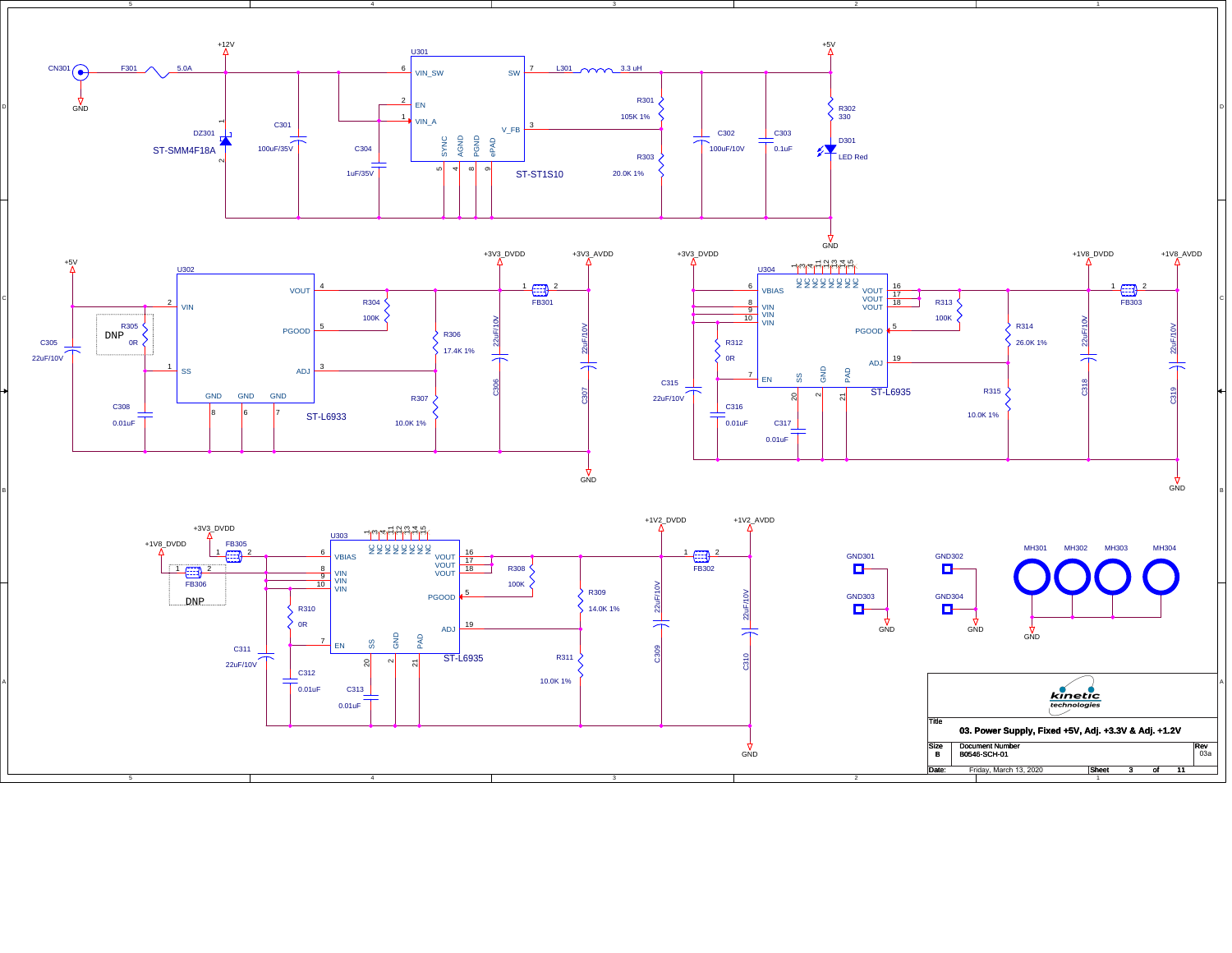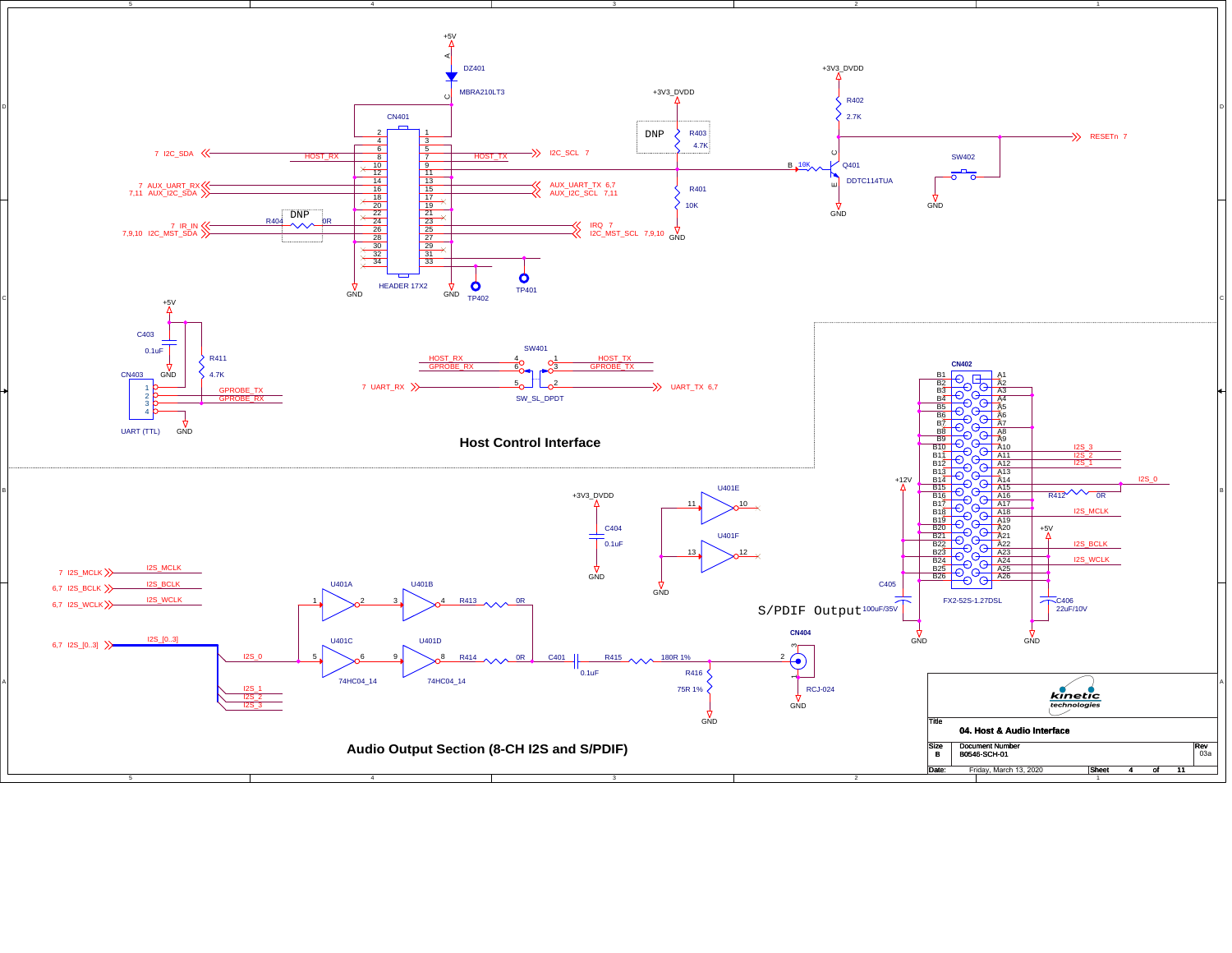

3

GND

ESD Protection Diodes

4

GND

GND

D

B

A

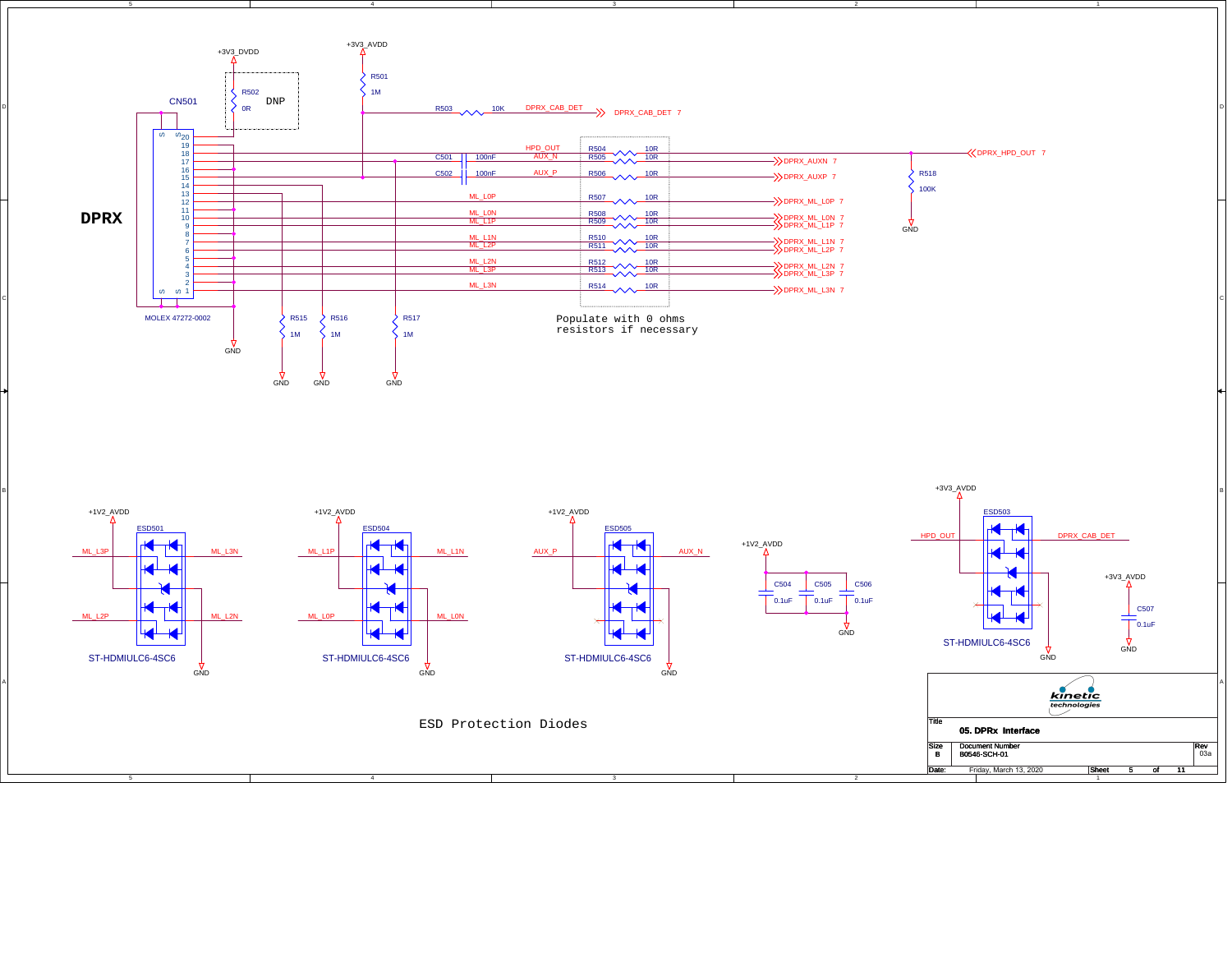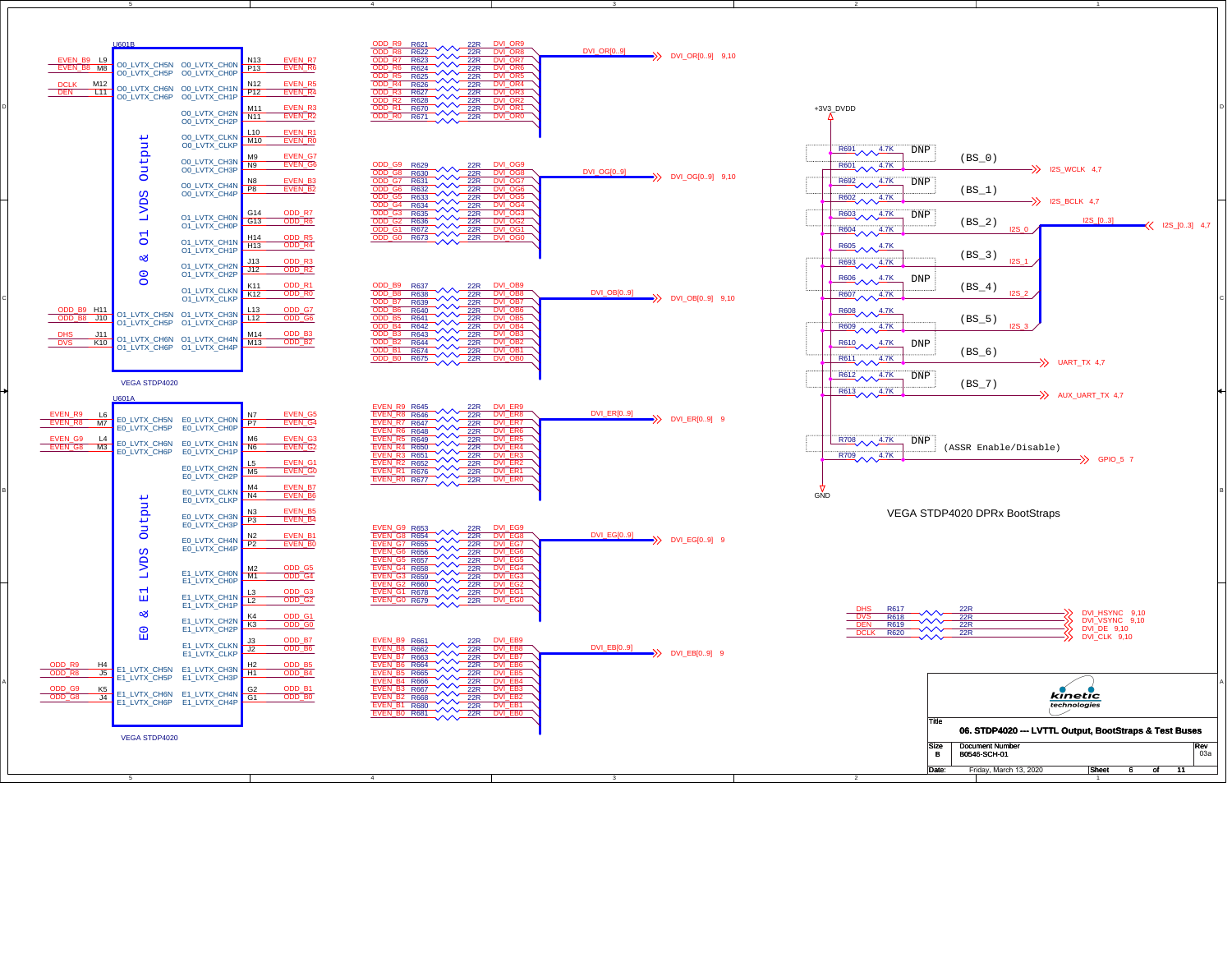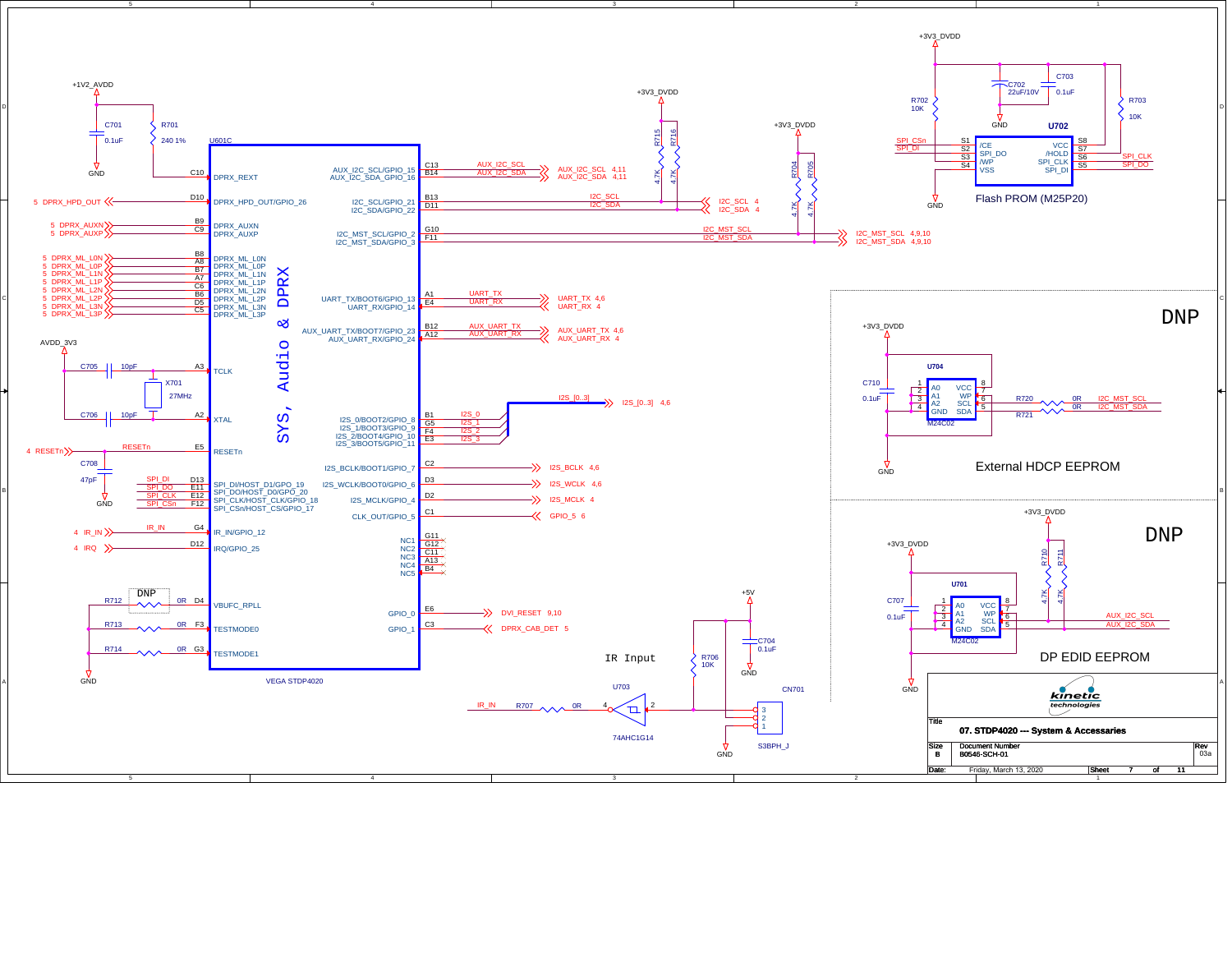

4







4



B

A



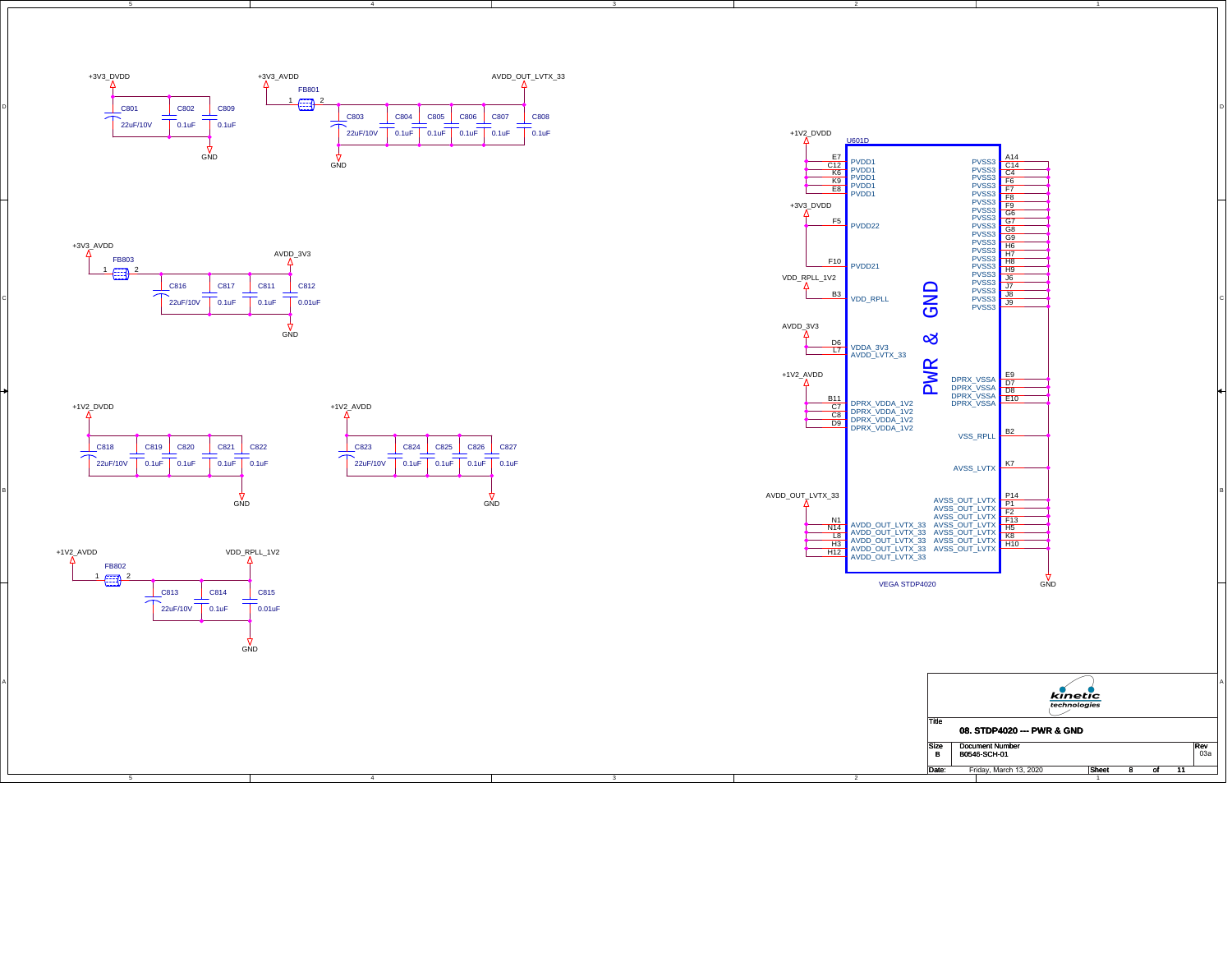

4

D

C

4

|             | kinetic<br>technologies<br>09. Dual-Link DVI Tx (Master) |              |   |                   |  |           |  |  |  |
|-------------|----------------------------------------------------------|--------------|---|-------------------|--|-----------|--|--|--|
| Title       |                                                          |              |   |                   |  |           |  |  |  |
| <b>Size</b> | <b>Document Number</b><br>B0546-SCH-01                   |              |   |                   |  | Rev<br>03 |  |  |  |
| Date:       | Friday March 13 2020                                     | <b>Rheet</b> | я | $\mathbf{\Omega}$ |  |           |  |  |  |

Friday, March 13, 2020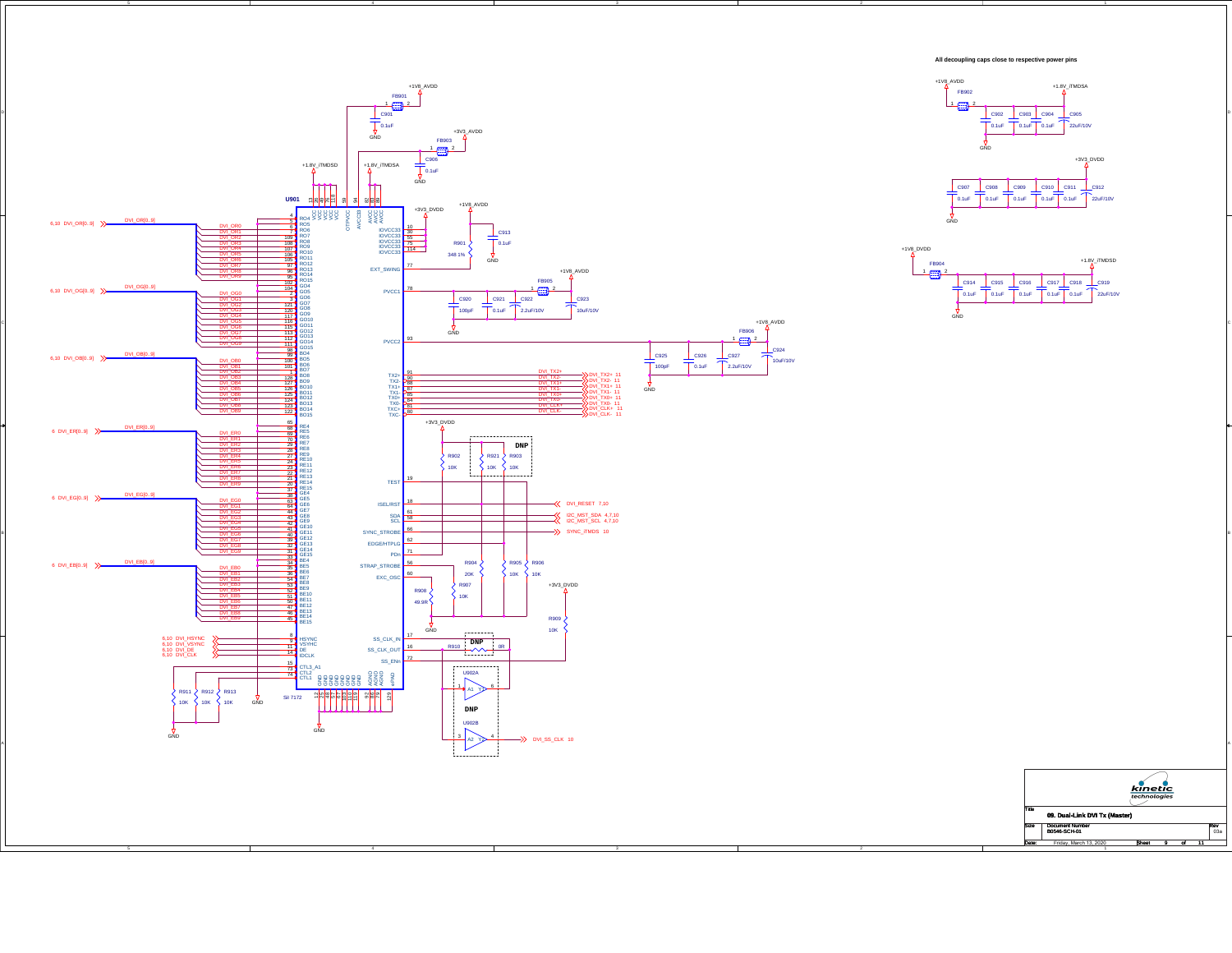